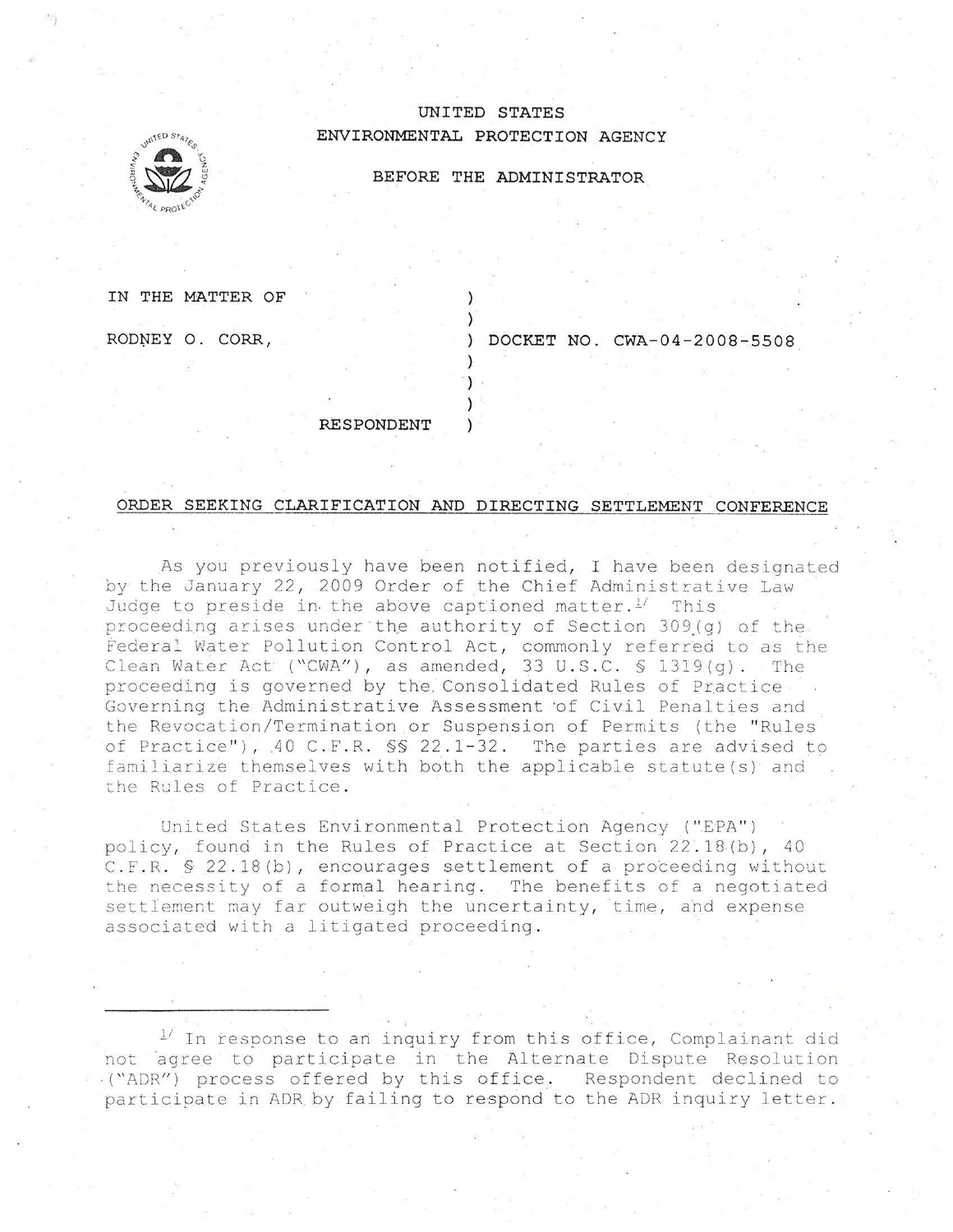There is no indication in the file that settlement discussions have been held in this matter. The parties are directed to hold a settlement conference on this matter on or before **February 23, 2009 ,** to attempt to reach an amicable resolution of this matter. *See* Section 22 . 4 (c) (8) of the ·Rules of Practice, 40 C.F.R. § 22.4(c)(8). Complainant shall file a status report regarding such conference and the status of settlement on or before **March 2 , 2009.** 

Respondent, in its pro se letter Answer, did not request a hearing. Nonetheless, Respondent questioned Complainant's authority over this matter and denied the allegations . Specifically, Respondent raises the question of whether the area in question is a jurisdictional wetland under the CWA.

As noted above , the above captioned matter is governed by the Rules of Practice, 40 C.F.R.  $\frac{1}{5}$  22.1-22.32. Section 22.15(b) of the Rules of Practice provides, in pertinent part, that the answer to a complaint shall state whether a hearing is requested. However, subsection (c) of Section 22.15 further provides that if the respondent does not request a hearing, a hearing may be held by the Administrative Law Judge if issues appropriate for adjudication are raised in the answer. See In re Green Thumb *Nursery, Inc., FIFRA Appeal No. 95-4a, 6 E.A.D. 782, 786-94 (EAB,* Mar. 6, 1997).

In view of Respondent's failure to request a hearing, Respondent is directed to clarify its position as to whether a hearing before an Administrative Law Judge is requested. Such clarification statement by Respondent shall be filed on or before **February 17, 2009 .** 

The original and one copy of all pleadings, statements, and documents (with any attachments) required or permitted to be filed by this Order (including a ratified Consent Agreement and Final Order) shall be filed with the Regional Hearing Clerk, and copies (with any attachments) shall be sent to the undersigned and all other parties. The parties are advised that E-mail correspondence with the Administrative Law Judge is hot authorized. See Section 22.5(a) of the Rules of Practice, 40  $C.F.R. S 22.5(a)$ .

The statements and information required by this Order to be sent to the undersigned Administrative Law Judge, as well as any other further pleadings, if sent by mail, shall be addressed as follows :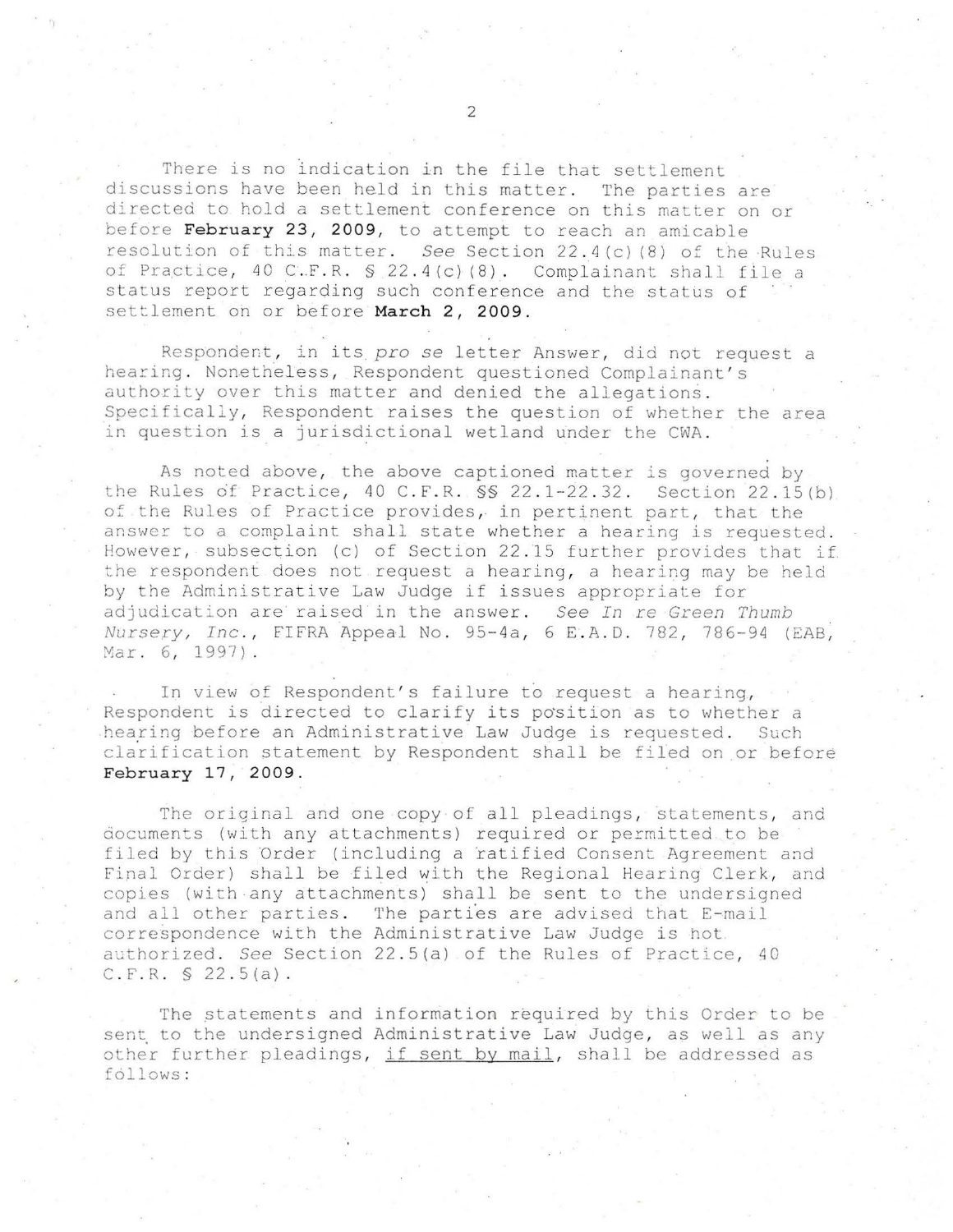The Honorable Barbara A. Gunning Administrative Law Judge Office of Administrative Law Judges U.S. Environmental Protection Agency Mail Code 1 900L 1200 Pennsylvania Avenue, NW Washington, DC 20460

Hand-delivered packages transported by Federal Express or another delivery service which x-rays their packages as part of their routine security procedures, may be delivered directly to the Offices of the Administrative Law Judges at 1099 14th Street, NW, Suite 350, Washington, DC 20005.

Telephone contact may be made with my legal staff assistant, Mary Angeles at (202) 564-6281. The facsimile number is (202) 565- 0044 .

Barbara A. friez.

Administrative Law Judge

Dated: January 26, 2009 Washington, DC